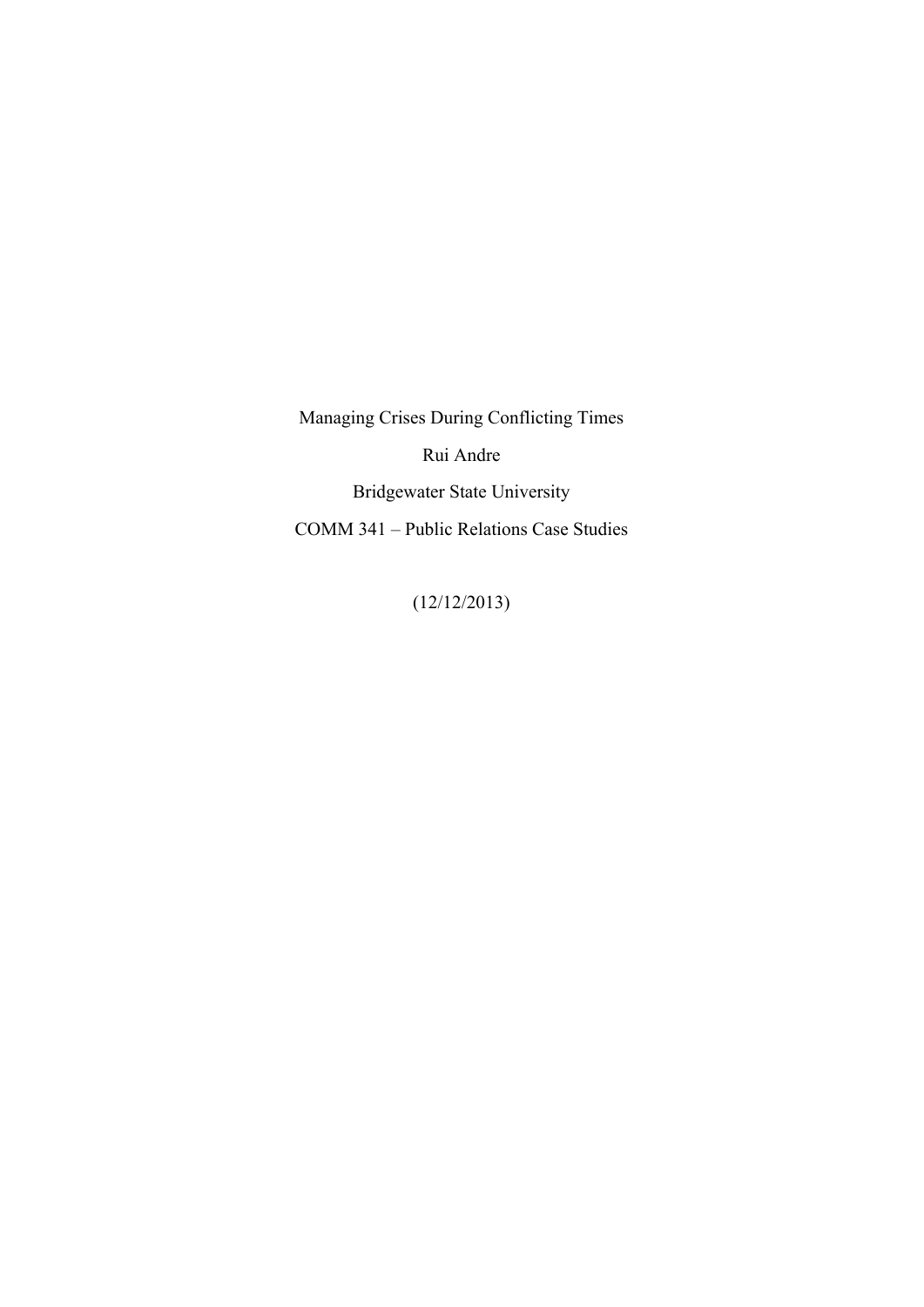## **Background**

Idle No More is a Canadian protest movement that started in December 2012 aiming to protect rightful land and water for the sake of indigenous sovereignty. Having become a main chapter in Canada's history, Idle No More is a major movement towards environmental protection and saving the land of indigenous nations. Since native-owned land has suffered from colonization, exploration and invasion, the organized protest movement is attempting to return the land to its original owners while maintaining a sustainable environment. By protesting and communicating to the public of certain laws and bills that are being passed in Canadian lands, Idle No More targets large corporations from being able to purchase certain terrains. In order to reduce pollution, greenhouse gas emissions and waste valuable resources within the land, internationally dominant corporations are being prohibited of building on indigenous land.

Idle No More is a protest movement for the protection of native Canadian domains from being used by corporations for their space and resources. The protest movement does not base itself on violence however during this year's protest shots were fired, numerous individuals were arrested and Elsipogtog and Mi'kmaq First Nations tribes failed to refuse corporations to move into their righteous lands. Since tribe members blocked the entrance for companies, the Royal Canadian Mounted Police tried and failed at maintaining a peaceful situation, arresting at least 40 people for violent actions, firearms, and intimidation. Idle No More continuously supports the respectful lands of indigenous tribes while attempting to keep foreign companies from using their lands and eventually depleting environmental resources such as shale gas. Although the corporations were ultimately allowed to enter native reserves and surpass borders, crisis management strategies are essential for Idle No More to use in order to create a peaceful resolution between the two clashing parties.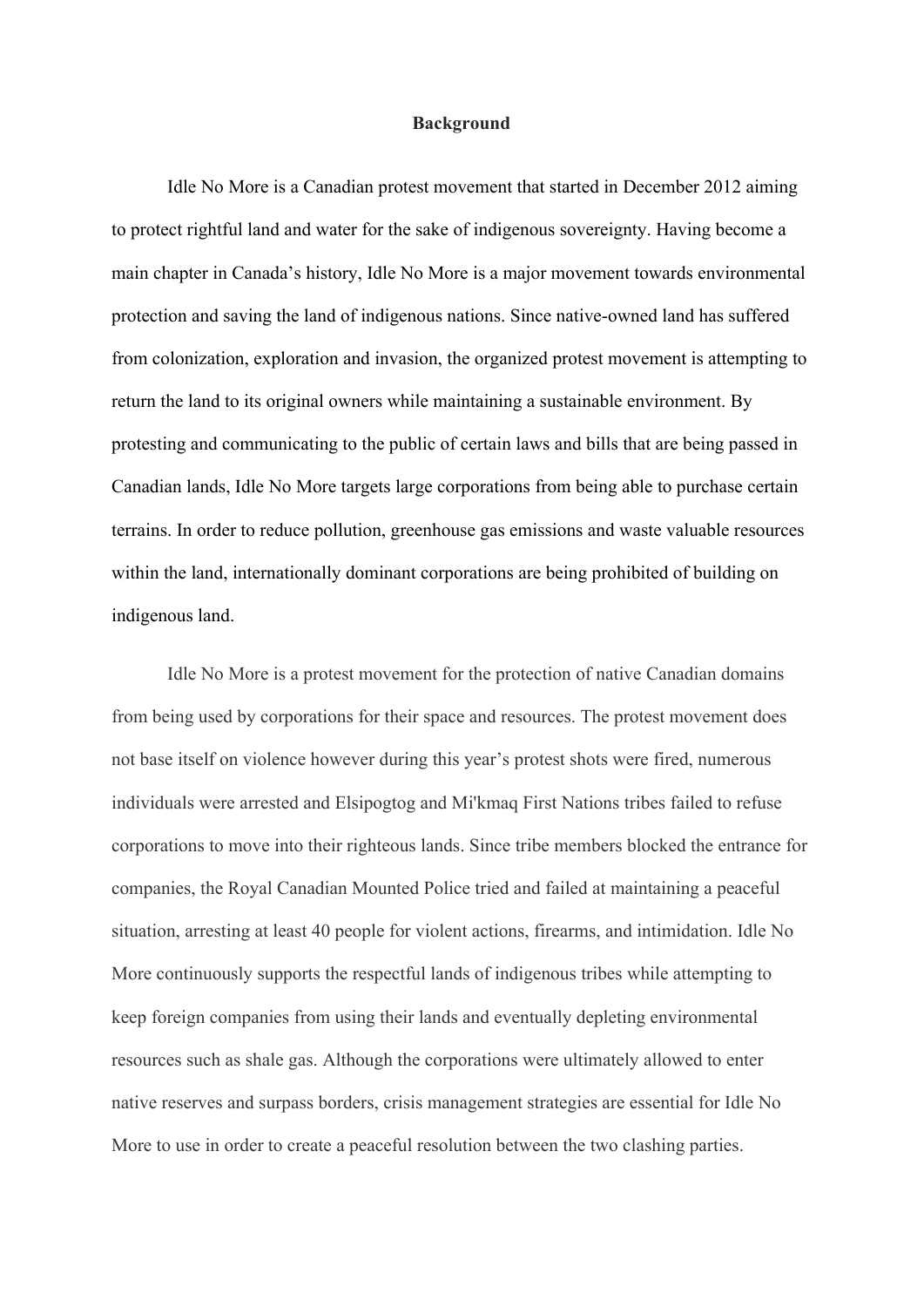## **Findings**

When a crisis occurs in an organizational setting there are three main factors a company must focus on to respond to a crisis situation to resolve the issue at hand. In order to establish a correct crisis management strategy for the two conflicting parties, one must analyze the public and political environment in which the crisis is happening. The public consists of indigenous tribes protecting their rightful land from being environmentally destroyed by large corporations with the help of Idle No More. The protest movement focuses on environmental friendliness and righteousness of native tribes of Canada therefore researching political laws and regulations is essential to create a legal, mutual agreement between native residents and invasive corporations.

After observing public and political environments of the crisis situation settings, focusing on the culture and inner workings of the organizations is necessary to resolve the problem and achieve harmony between the parties. It is obvious that both parties want the indigenous land and are willing to battle over its ownership, however by analyzing how the culture works along with viewing their long-term objectives allows crisis management to create a solution both parties will agree to. Creating a stable solution for Elsipogtog and Mi'kmaq First Nations tribes is highly important to establish a peaceful environment between the tribes and energy companies alike.

After viewing the manners in which tribes and companies function and their satisfaction requirements allows one to estimate how individuals will get involved to achieve their desired results. By being a mediator for two parties, one must ponder how the groups will react to the crisis in order to improve the situation at hand through communication, events and activities to involve as many supporters as possible. By using media communication to inform the public and target audiences of the conflicting groups allows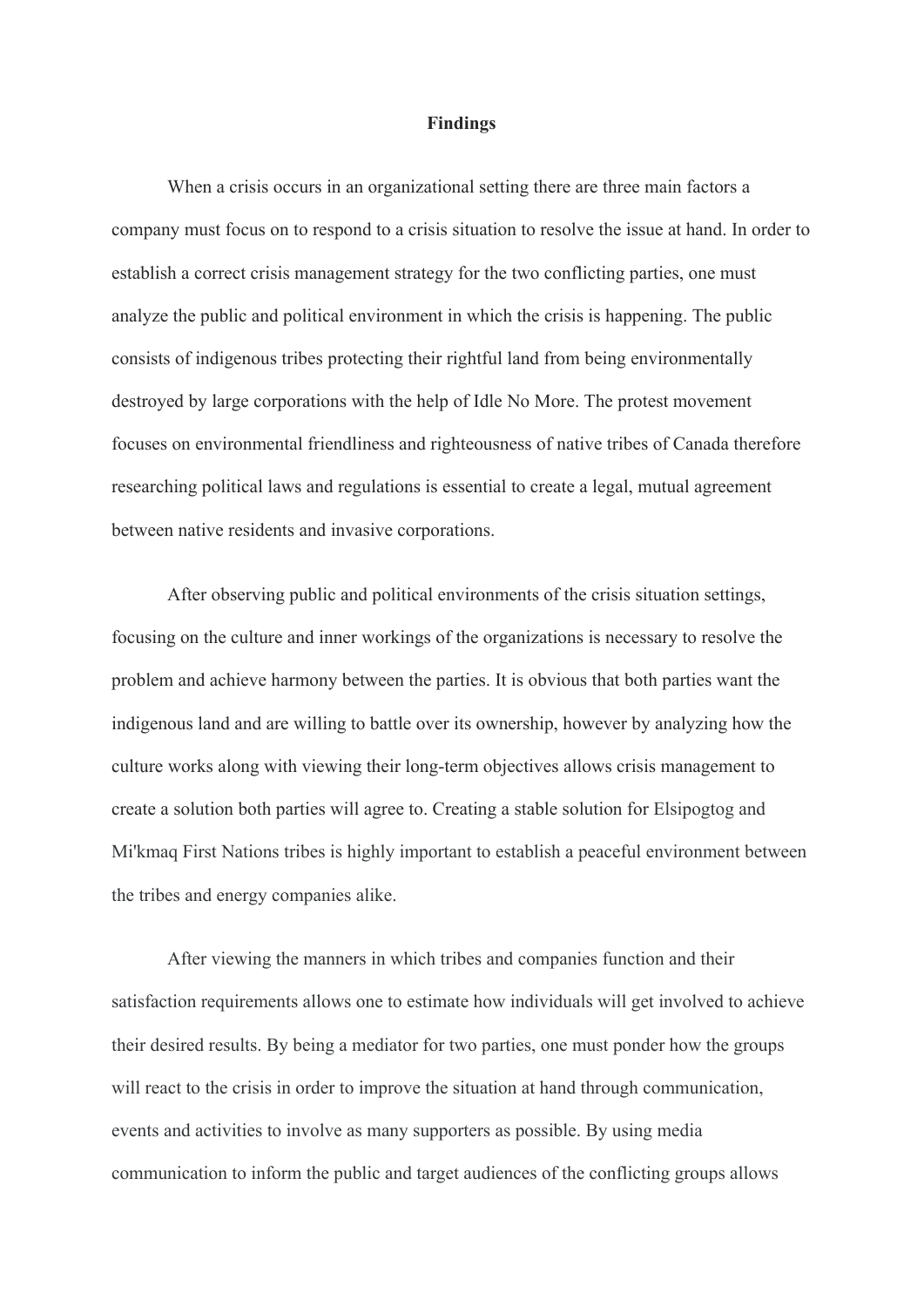Idle No More to reach out to as many potential protestors as possible while exponentially increasing the magnitude of the movement's success.

Media communications has become highly innovative for companies and organizations to inform the public while making potential supporters feel entirely included in the long-term objectives of the protest movement. Along with media communications, it is also essential to have a neutral, third party to mediate the conflicting sides in order to create peace and a mutual agreement. The Royal Canadian Mounted Police is essentially the third party attempting to create peace however it failed to do so and arrested tribe members for going about protecting their land in unsafe manners.

Although numerous people have joined the movement to stop the invasion of companies and create a solution for reoccurring crises, there are still a large percentage of individuals who do not actively join the protest even though they oppose the corruption of native lands from being used by large corporations. From personal opinion and my opposition of the intrusion of aboriginal lands, I believe most individuals, aside from employees of these corporations, are propelled to take Idle No More's side and are willing to protect native tribes.

With the correct forms of media communication from Idle No More's website and it's manners of including all types of people into their protest motivates groups to take their standpoint and fight for the righteous land of the Elsipogtog and Mi'kmaq First Nations tribes. By using successful communication, Idle No More has created an inspiring portrayal of its objectives while stimulating individuals to contribute to their protest movement for the greater good of indigenous lands and their residents. Relating to Idle No More's personal use of their website for delivering information, "activist websites did not provide strong dialogic features for journalists, but dialogic features were more available for the general public"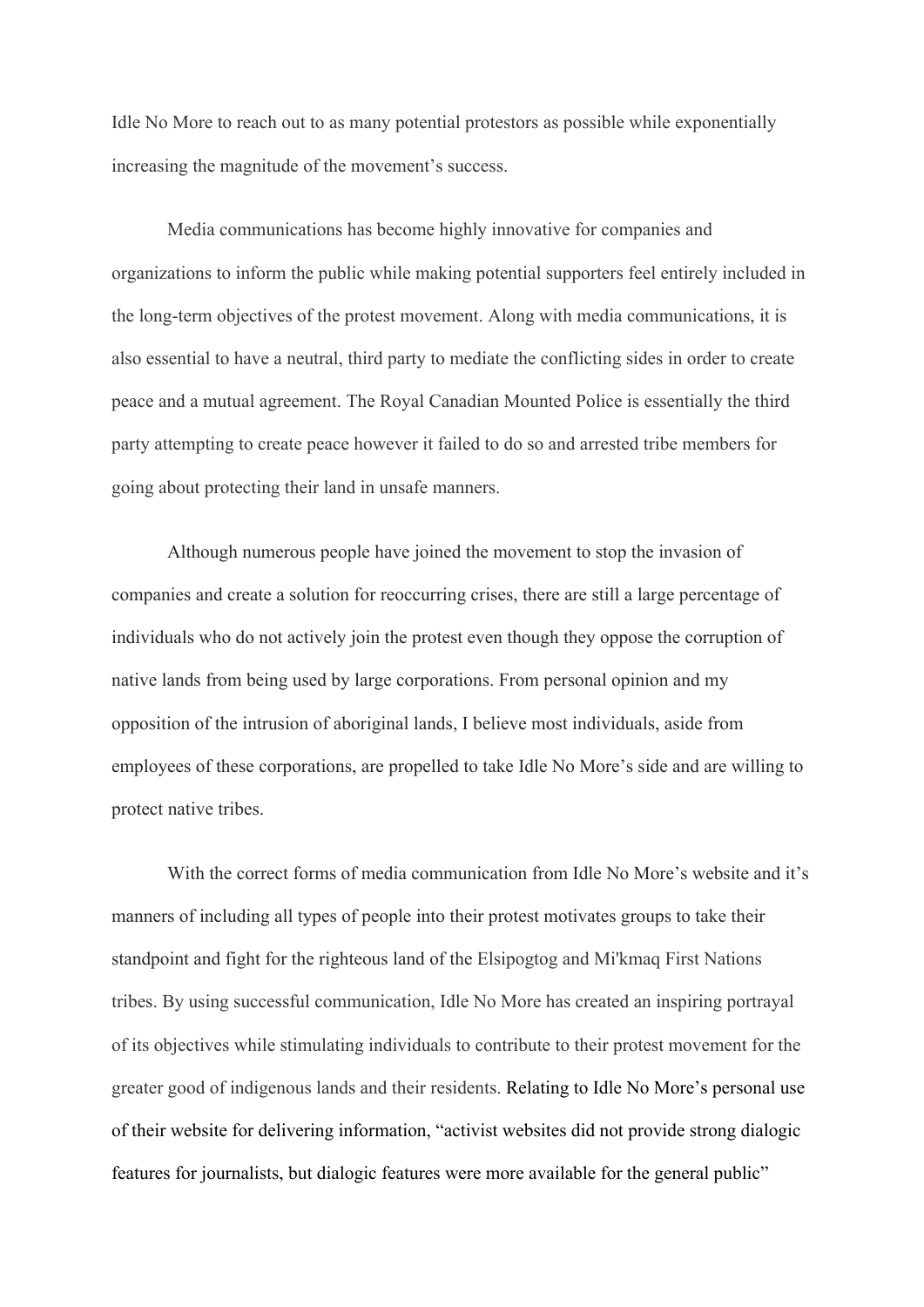(Reber and Kim, 2009). The organization at hand posts information directly for their target audience and potential members that are always encouraged to join the movement. In Idle No More's situation, I believe numerous individuals are included in the leaning favorable and immediately favorable groups however there are many opinion leaders that drive decisions to protect native Canadian tribes from having their land stolen and ultimately destroyed.

When focusing on Idle No More's protests and crisis situations it seems that most issues relate to human errors and management decisions. Idle No More's crises do not often reflect on acts of God, which include earthquakes, hurricanes and other forms of detrimental environmental issues, or mechanical problems such as breakage or malfunction of machines and other company instruments. Idle No More deals with crises mostly relating to management actions and human error because the controversy is due to corporations entering indigenously owned lands due to government and executive decisions. Miscommunication between two parties often leads to protests because of the disagreement and clash of the two groups' long-term use of the land, which results with a crisis.

## **Conclusion**

Idle No More is a North American protest movement that fights for indigenous equality while fighting for the sustainability of Canadian land and water. By using media relations to inform large audience members of revolutionary events, Idle No More is staying modern and productive with its technological uses. From personal experience, Idle No More's website allows all viewers to feel involved and have the opportunity to connect themselves into a productive society. By keeping all audience members up-to-date on news and events gives the impression that the organization cares about all its supporters and relies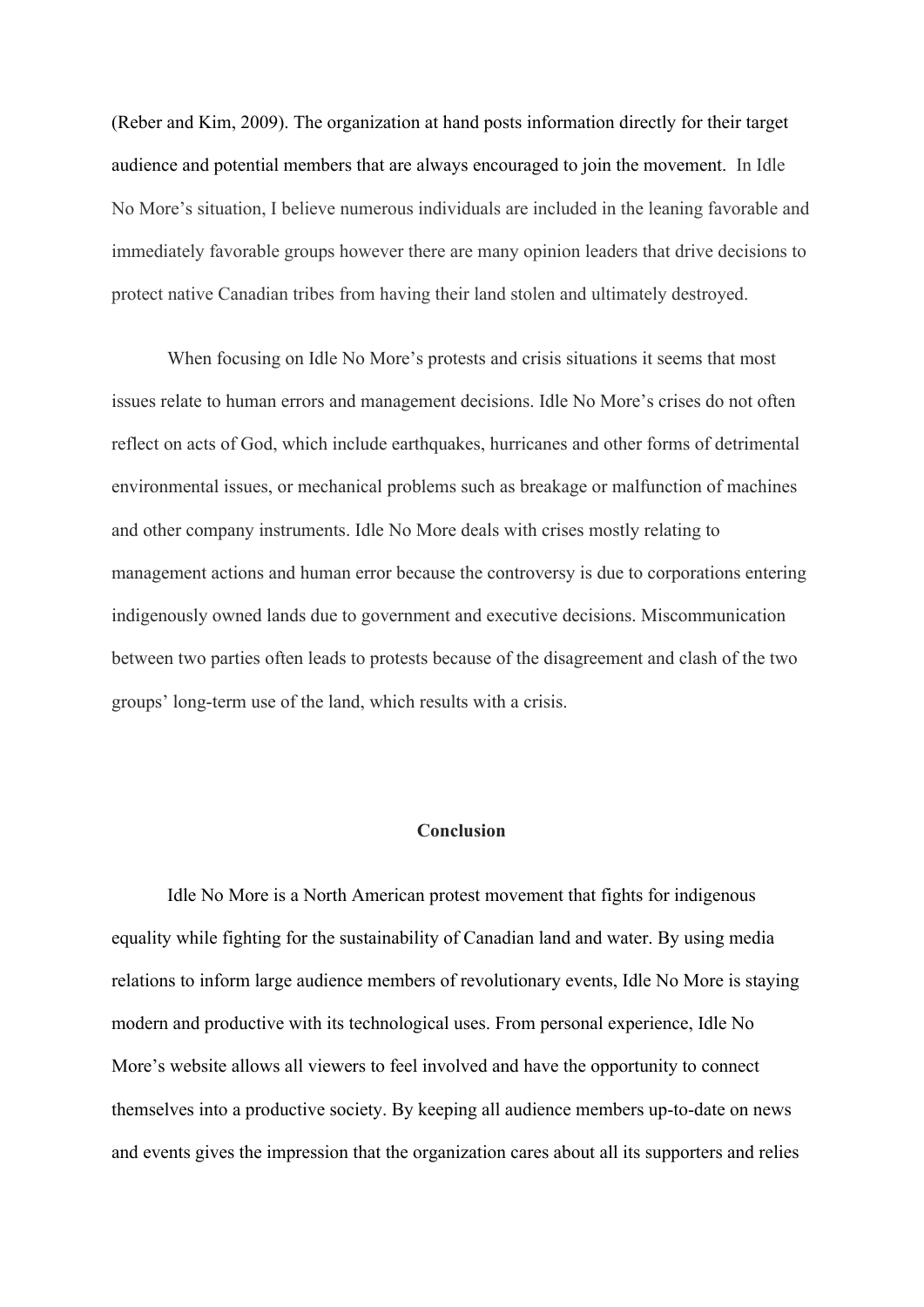on individual help for greater overall results. When it comes to Idle No More, I believe their forms of communicating to the public drives more individuals than average to participate in protesting against energy companies from entering indigenous lands.

It is important to research how different organizations use technology and communicate to their audience members in order to infer the most efficient manners of communication for each type of company. In Idle No More's case, it is important for the organization to maintain its steady website and continue to provide its resources to audiences while recruiting more members. The larger the group of followers is for a protest movement the more powerful the protest is because it emphasizes the importance of these social and environmental dilemmas to the public eye. Idle No More is a powerful organization with the contribution of its followers and supporters, however by spreading the word across more websites and social media sites the audience size will continuously increase.

Being a protest movement, Idle No More must always be prepared for the unexpected because its main objective is dealing with crises while establishing an agreement between Canadian tribes and invasive corporations. The protest movement uses media communication to highly inform its supporters and makes potential protestors feel included in the overall objectives of the movement. Idle No More incorporates digital media to portray its missions and events positively through its website. The information is then is shared and streamed throughout the Internet via news releases and social media that captures the attention of viewers and motivates these individuals to join the protest.

Idle No More has its manners of dealing with crises through digital crisis management. By informing its audience of the current issues, the movement's importance grows in magnitude making it increasingly important by rallying as many supporters as possible. Once Idle No More releases its aspiring stories to the public, individuals then share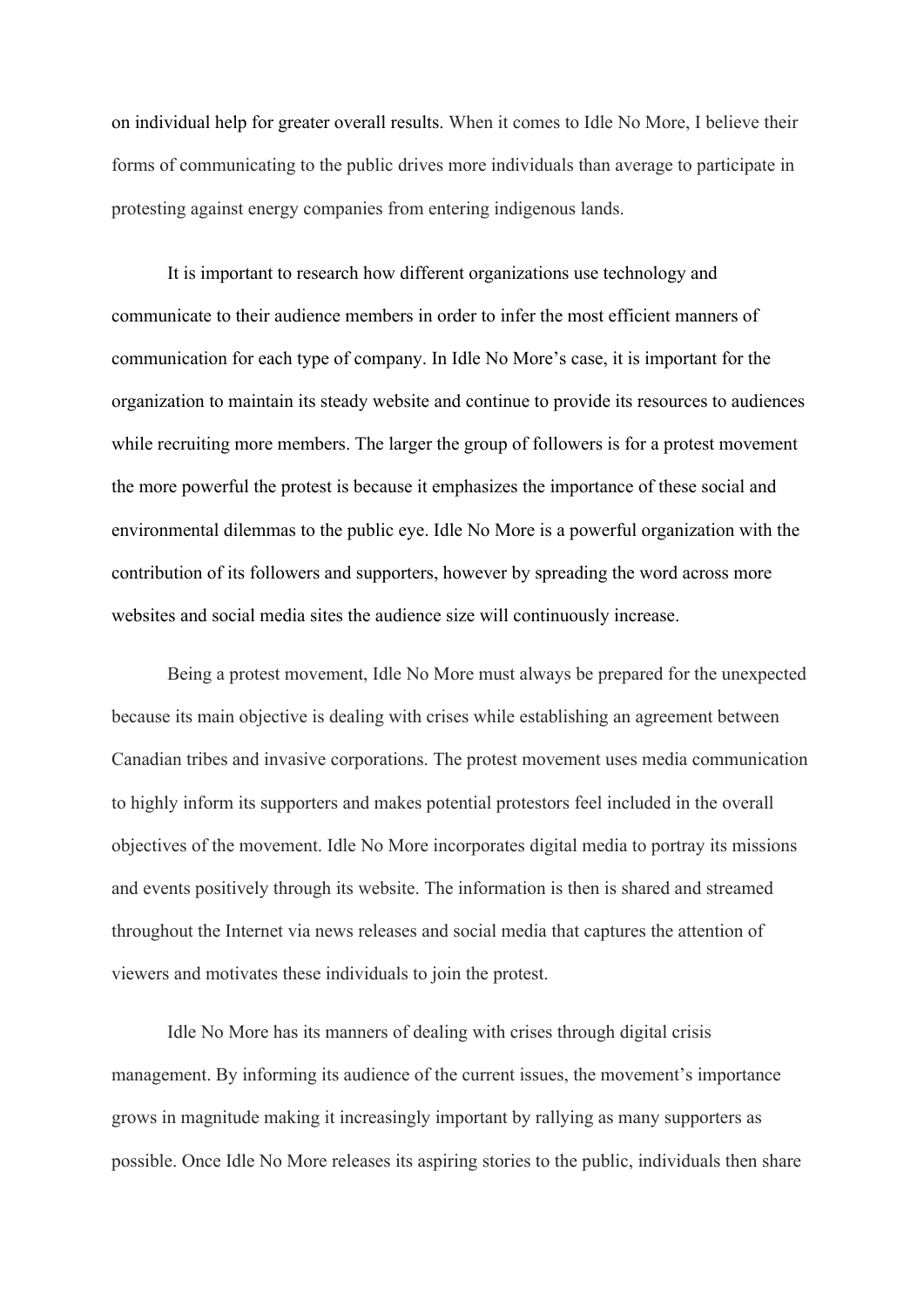these stories in social networking sites along with newspapers and news websites that write news stories about these events. It is essential for Idle No More's website to deliver these stories appropriately because if individuals perceive the news negatively, then the protest can lose supporters rather than gaining them. Social media is a vital support system for Idle No More's distribution of information to a wide range of audience members because the Internet spreads information worldwide instantly, capturing the attention and support of many potential protestors. Idle No more has perfected its skills with communication in order to gather as many possible followers to fight for the right of native Canadian tribes to own their land.